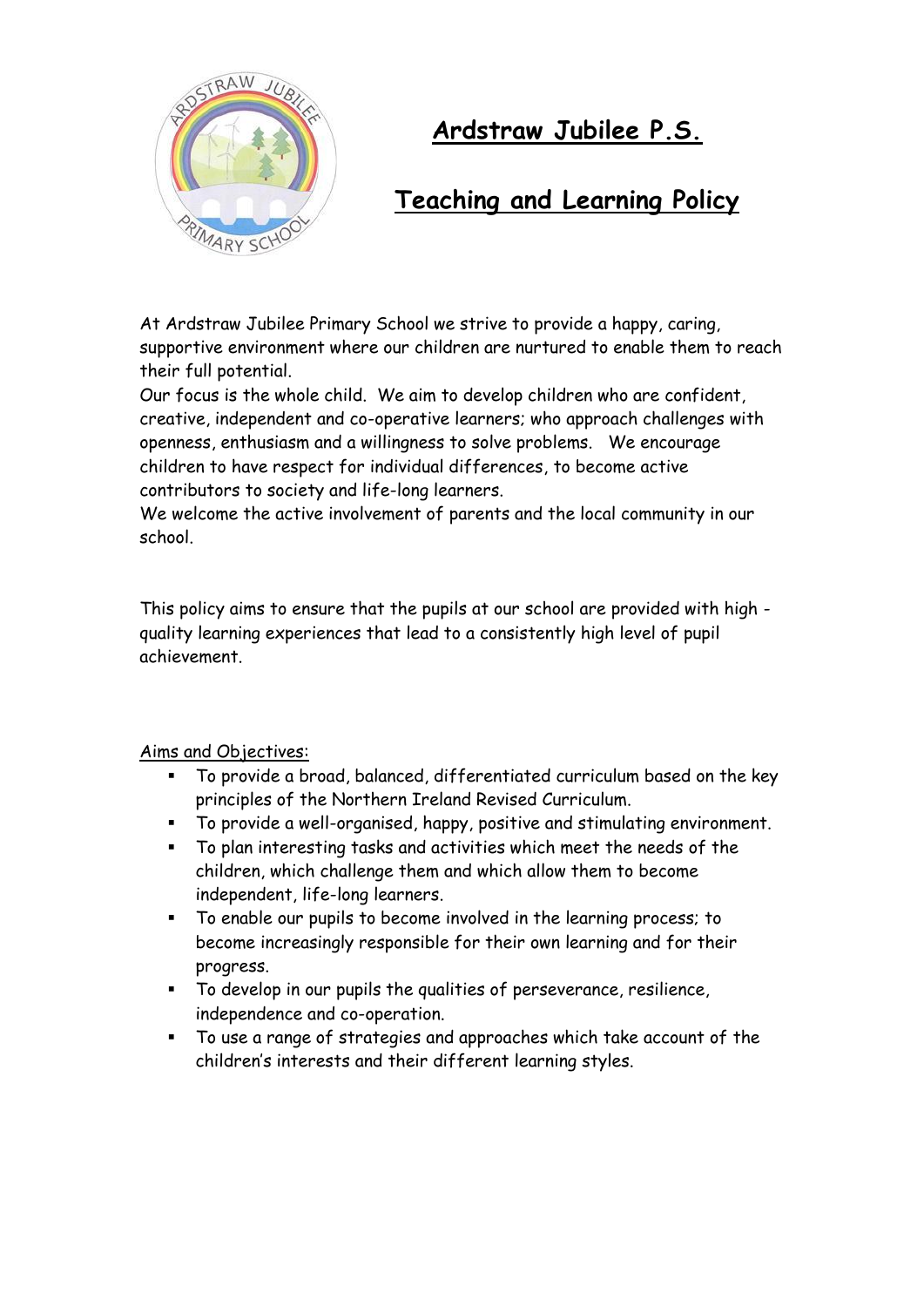# Effective Learning:

Effective learning stems from high expectations.

Pupils have a vital role to play in their own learning. We expect that our pupils will:

- Follow agreed classroom rules, rewards and sanctions
- Be ready and willing to participate in all activities
- Take responsibility for their own work
- **Stay on task**
- Feel comfortable and confident about asking for help
- Complete homework on time
- **Help others**

All teaching staff are also learners and should be striving to continuously evaluate and improve their practice and to be open to new practices and initiatives.

#### Effective Teaching:

Effective learning comes about from effective teaching.

As teachers in Ardstraw Jubilee we aim to:

- Create a safe, supportive and purposeful environment for learning
- Use praise and positive reinforcement to motivate and build confidence and self-esteem
- **EXECT** Involve the children in planning and organising their own work
- Plan and teach activities which take account of different learning styles, abilities and interests to ensure that the individual needs of all our pupils are met
- Plan lessons which have clear learning intentions which are shared with the children
- Use a range of teaching styles and ensure there is a balance of individual, group/paired and whole class tasks
- Encourage our pupils to ask questions, take risks and ask for support when required
- Use a wide range of resources, including technology, to enhance teaching and learning
- Include a good mix of practical, investigative and problem solving activities balanced with the practice and consolidation of fundamental skills
- Use marking and assessment procedures as an aid to planning, preparing and choosing the appropriate strategies for future teaching
- Celebrate achievement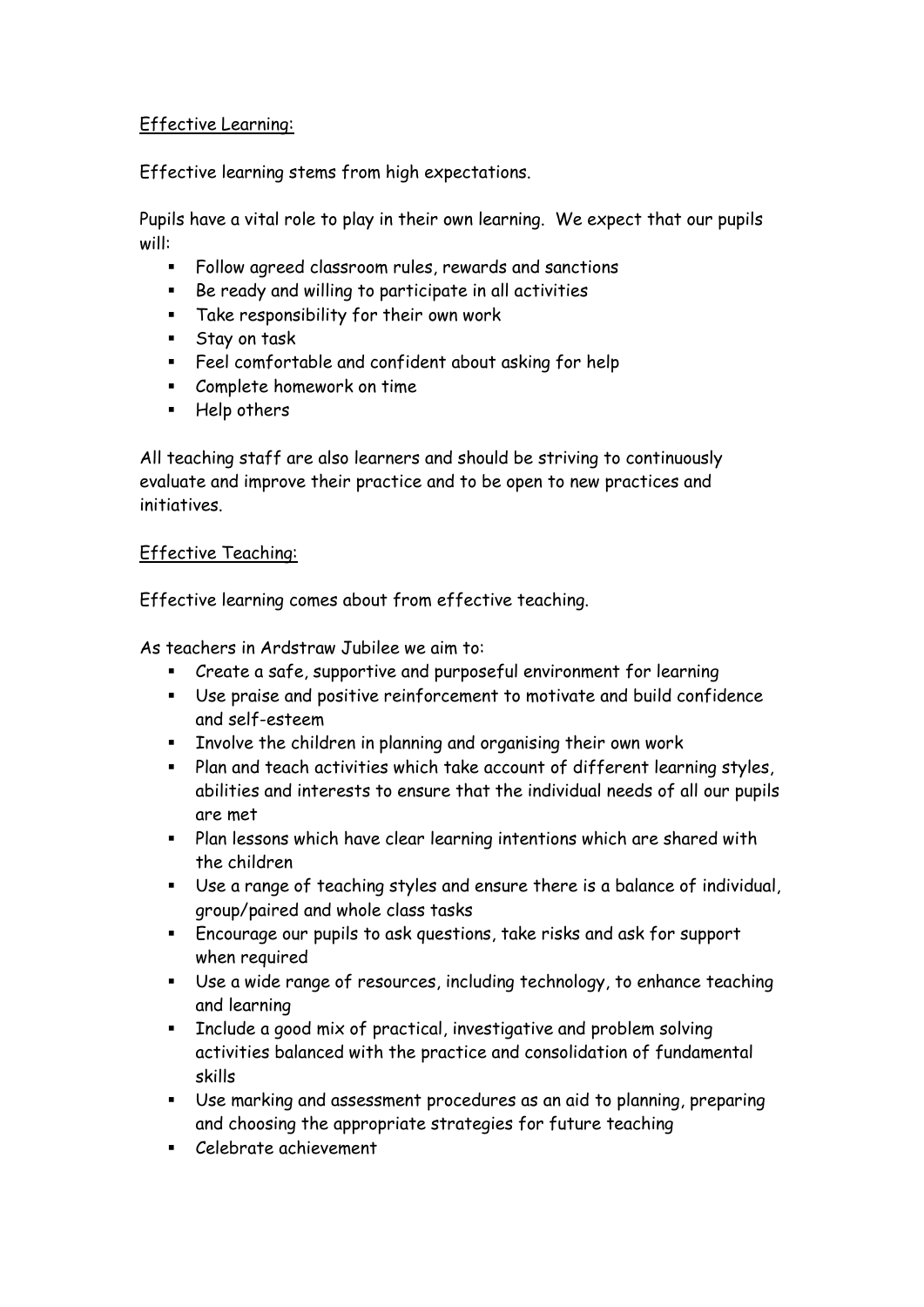#### Teaching and Learning Strategies:

At Ardstraw Jubilee P.S. we acknowledge that we learn in different ways, therefore when planning lessons and activities we aim to ensure we cater for a range of learning styles.

| Strategies used include -                                   |                            |
|-------------------------------------------------------------|----------------------------|
| Whole class work                                            | Group work                 |
| Paired work                                                 | Independent work           |
| Self and Peer review                                        | Use of ICT                 |
| Investigations                                              | Problem Solving            |
| Research                                                    | Creative activities        |
| Physical activity                                           | Discussions/debates        |
| Presentations                                               | Role plays/drama           |
| Designing/making                                            | Educational trips/visitors |
| Sharing learning intentions and developing Success Criteria |                            |
| Open ended and challenging questions                        |                            |
| Plenary/reflection on what has been learned                 |                            |

#### Planning:

Each teacher has a minimum of 2 non-contact sessions a week for preparation and planning.

Our half term planners clearly identify intended Learning Outcomes and place an emphasis on suggested Success Criteria which help the children to achieve these outcomes. They also contain information about the activities/tasks to be set, resources needed and differentiation (All, Most, Some groups). Plans are evaluated regularly so that teachers can modify teaching, as required, and inform future planning.

Half term planners are monitored by subject co-ordinators using an agreed format with written and oral feedback to teachers and the Principal. These planners are made available to all teaching staff on the school IT system. Teachers use their own preferred format for daily plans.

#### Homework:

This is linked to work which is ongoing in class and reflects the learning taking place or consolidates prior learning. It is intended to be relevant and appropriate to the pupils' needs.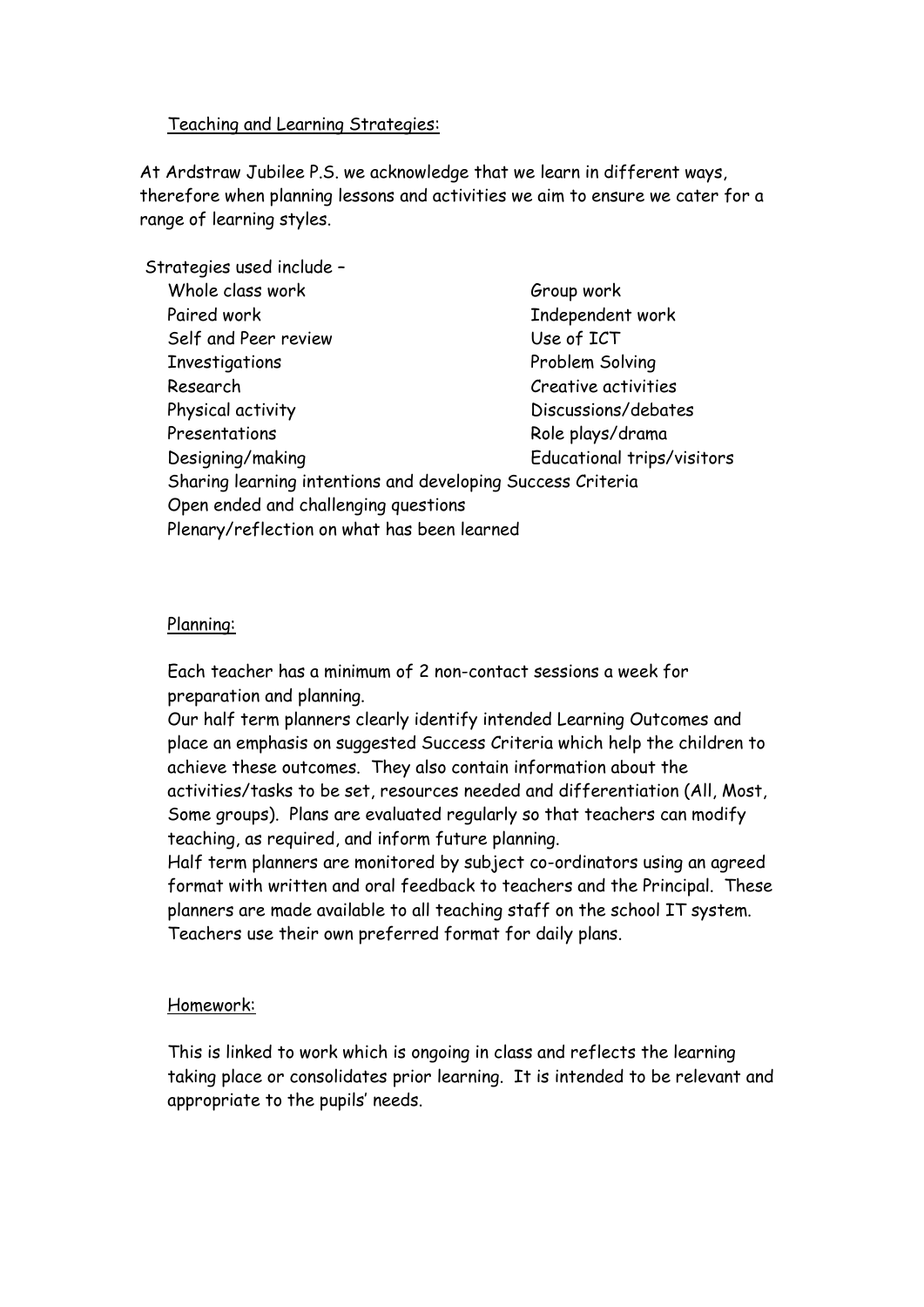### The Learning Environment:

We aim to make our school an interesting, stimulating and happy learning environment for our children and staff.

Rules and Routines throughout the school help contribute to a healthy learning environment. Rules are agreed with the children. They are fair and consistently applied and are both positive and realistic. We have adopted Jenny Mosley's 'Golden Rules' throughout the school - see Behaviour Policy. We also implement the PATHS programme (Promoting Alternative Thinking Strategies) which teaches children strategies to deal with feelings and conflict resolution.

## Resources

All materials/resources should be well organised, of good quality, clean, tidy, well-labelled and accessible. Stocks are checked regularly and replenished as required. Our children are taught that resources are finite and that we all have a duty to care for resources/equipment and not to misuse, damage or waste them.

## Displays

Displays, both in classrooms and throughout the school, are used to support pupils' learning, to create an attractive and stimulating learning environment, to celebrate achievement and effort and to reflect work across the curriculum. Displays should be changed regularly. Children are encouraged to take care in the presentation of their work and any work displayed should be of a high quality.

# Achievement

At Ardstraw Jubilee P.S. we celebrate achievement in many different ways in displays of work, positive comments, weekly Superstar, verbal or written praise, opportunities to share work etc. Each class has a reward system which reinforces our school rules and expectations.

#### Special Educational Needs Pupils:

We base our teaching on our knowledge of the children's level of attainment with our focus being to further develop the knowledge and skills of the children. We strive to set tasks that are appropriate to each child's level of ability. When planning work for our children with special educational needs we give due regard to information and targets contained within the children's Individual Education Plans (IEPs).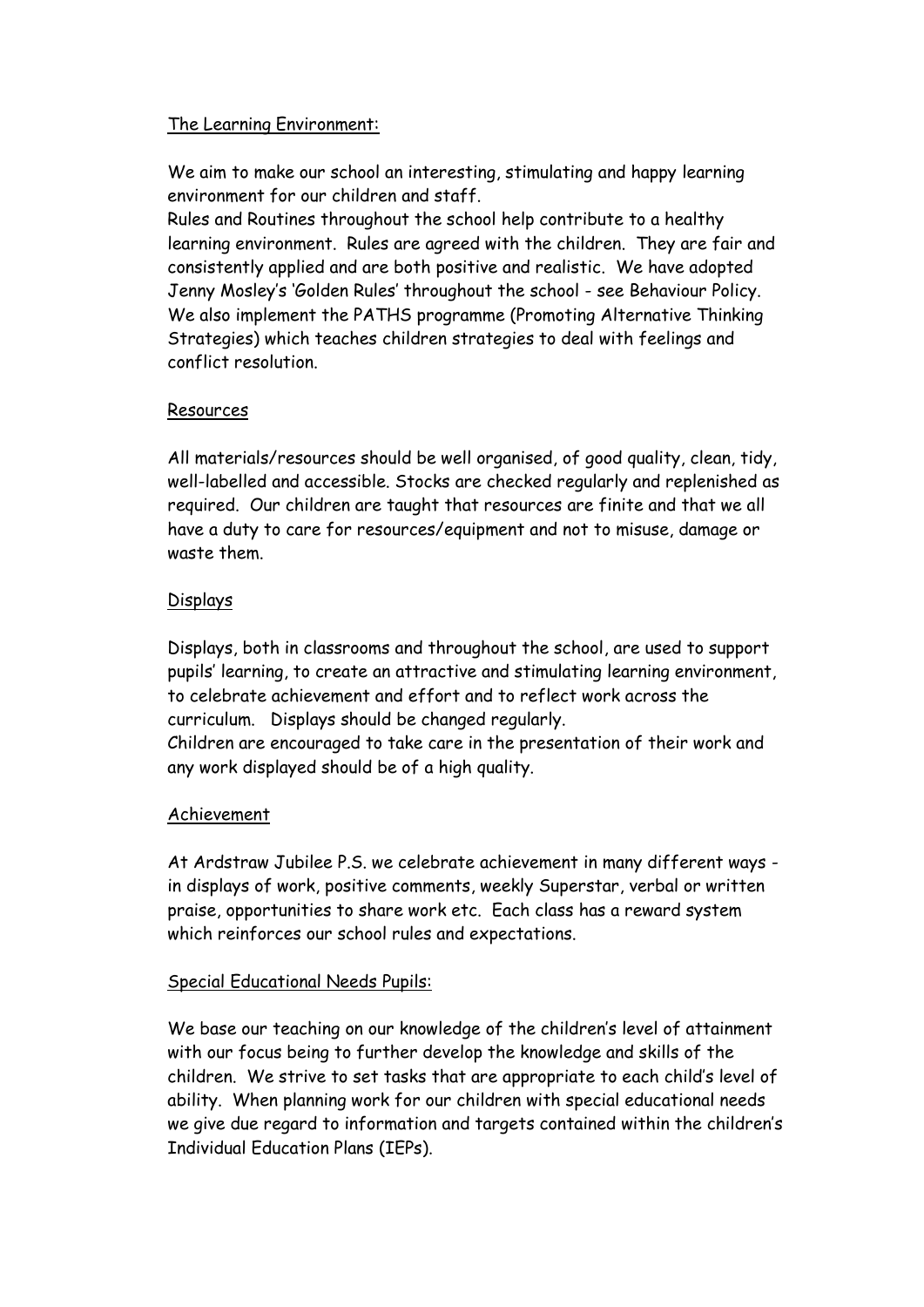We have high expectations of all pupils and believe that their work should be of a high quality. We also believe that all our pupils should be included in the full range of educational opportunities we offer.

We set targets for the whole school and for individual pupils in Literacy and Numeracy, using the results of standardised tests each May. These targets are agreed with all teachers. Whole school targets are based on areas highlighted for improvement following analysis of tests.

Targets are also set for individual underachieving pupils in each class (Years 3 – 7) who are identified through a direct comparison between their NRIT IQ and PIE/PIM scores.

All children, with support from their class teacher, set personal targets for improvement regularly and work towards these in their Target/Rocket books and class work.

#### Assessing, monitoring and reviewing Pupil performance:

Assessment is an integral part of our planning, learning and teaching. Teachers employ a range of assessment strategies including observations, discussions with pupils, marking and written tests. Regular staff meetings are held to monitor the progress of targeted children and SEN pupils.

The children's work is marked regularly and highlights strengths and areas for improvement/development. Marking is linked to learning intentions and success criteria and the children have a clear sense of what is expected.

Children are encouraged to reflect on their current performance and what they need to do next to improve. They are given time to make improvements to their work. Encouragement is given to promote improvement and praise is used regularly to encourage and to recognise progress.

Teachers encourage self-assessment and peer assessment strategies thus enabling the children to become more responsible for their own learning.

Summative assessments are carried out annually and the pupil data is used to identify progress or underachievement.

#### Staff Professional Development:

Our staff work as a team, sharing good practice and supporting each other. All staff are encouraged to attend courses relevant to their areas of responsibility as well as for their own development needs and/or interests. Staff will regularly review their own practice and performance against this Teaching and Learning Policy and any other targets set as part of the PRSD process.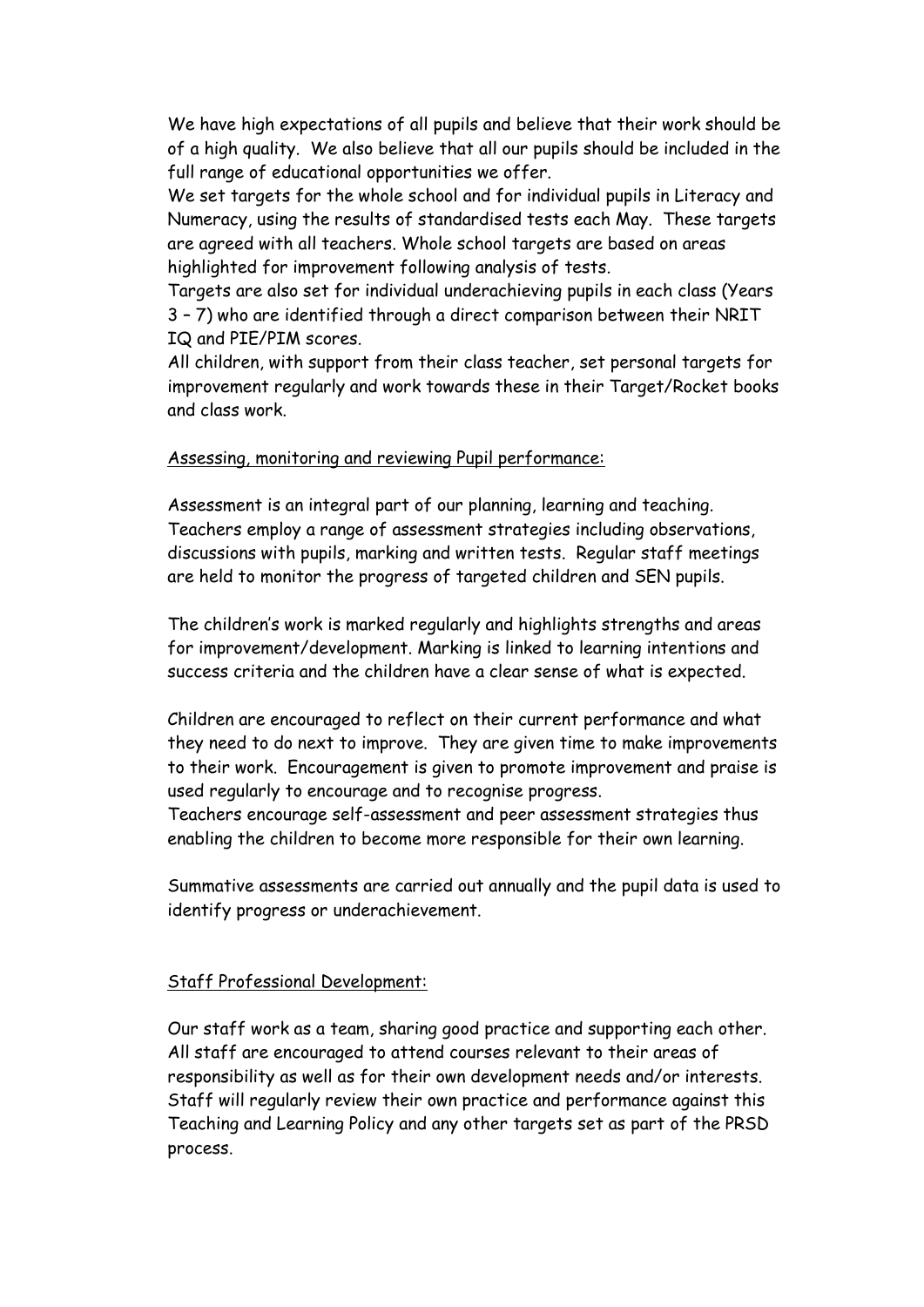The co-ordination of curriculum subjects is divided between the teaching staff.

Co-ordinators are responsible for –

- Keeping up-to-date with the requirements and best practice of their subject area.
- Monitoring teaching and pupil progress in line with the monitoring and evaluating procedures in their subject and preparing reports for the Principal and Governors, as required.
- Preparing and evaluating Action Plans (when necessary) for their subject in line with the School Development Plan.
- Liaising with other teachers to ensure continuity and progression in their subject.
- Attending relevant courses and disseminating information to staff.
- Maintaining their subject's resources.

# The Role of Parents:

We believe that parents have a fundamental role to play in helping their children to learn.

We work hard to keep parents informed of their children's progress and to support them in how they can help their children –

for example: through weekly Newsletters, sending out information on key school policies, holding curriculum workshops, encouraging parents to support their children with homework, invitations to attend special assemblies, celebrations, fundraisers, concerts, sports days etc., participation in our PTFA, annual Parent/Teacher meetings, annual written reports, for parents of SEN pupils meetings to discuss IEPs, additional support through Numeracy Support packs.

We have an open door policy whereby parents may arrange a suitable time to discuss any concerns regarding their child.

Some parents also offer some of their time to help out in school undertaking a range of tasks to support staff. These offers are always welcome. All helpers are subject to vetting procedures.

# We would like parents to –

promote a positive attitude towards school and learning in general, ensure that their child has the best attendance possible and keep the school informed if there are any matters outside of school which may affect their child's performance or behaviour.